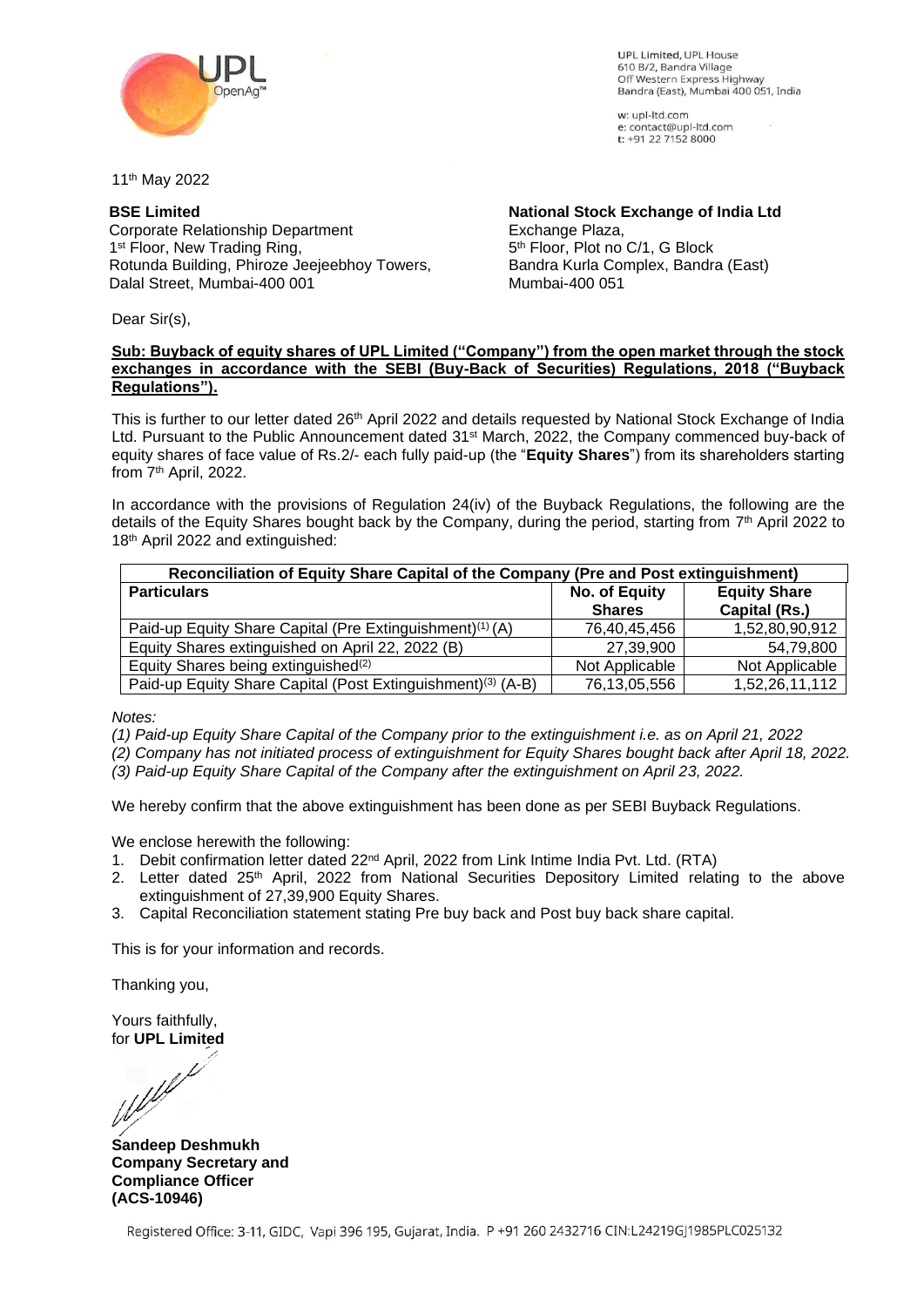

Link Intime India Pvt. Ltd. CIN: U67190MH1999PTC118368 C-101, 247 Park, L.B.S. Marg, Vikhroli (West), Mumbai - 400 083. Tel.: +91 22 4918 6000 Fax: +91 22 4918 6060 E-mail: mumbai@linkintime.co.in Website : www.linkintime.co.in

April 22, 2022

To **National Securities Depository Ltd.** Trade World, 4<sup>th</sup> Floor Kamala Mills Compound SenapatiBapatMarg Lower Parel Mumbai - 400 013

## **Kind Attn: Mr. Samar Banawat**

Dear Sir.

We hereby certify that the names of the allottees of the (Equity shares) of UPL LIMITED. Issued consequent to (BUYBACK) have been verified with the names provided by NSDL, based on the list of the DP Id and Client Ids of the allottees provided by us.

We hereby certify that the DEBIT are being affected only to those accounts which are in "active" status and where the names and order of names as per the application matched with that of the names and order of the names as provided by NSDL. The details of the Corporate Action are given under:

| <b>SR</b> | <b>ISIN</b>  | <b>RECORDS</b> | <b>NO OF SHARES</b> |
|-----------|--------------|----------------|---------------------|
|           | INE628A01036 |                | 27,39,900           |

## **ONLINE CA**

Thanking You.

Yours faithfully, For Link Intime India Pvt Ltd.

Digitally signed by RAJU RAJU SITARAM **SITARAM** MAHAJAN Date: 2022.04.22 **MAHAJAN** 17:13:14 + 05'30'

Raju Mahajan **Manager-Depository Operations**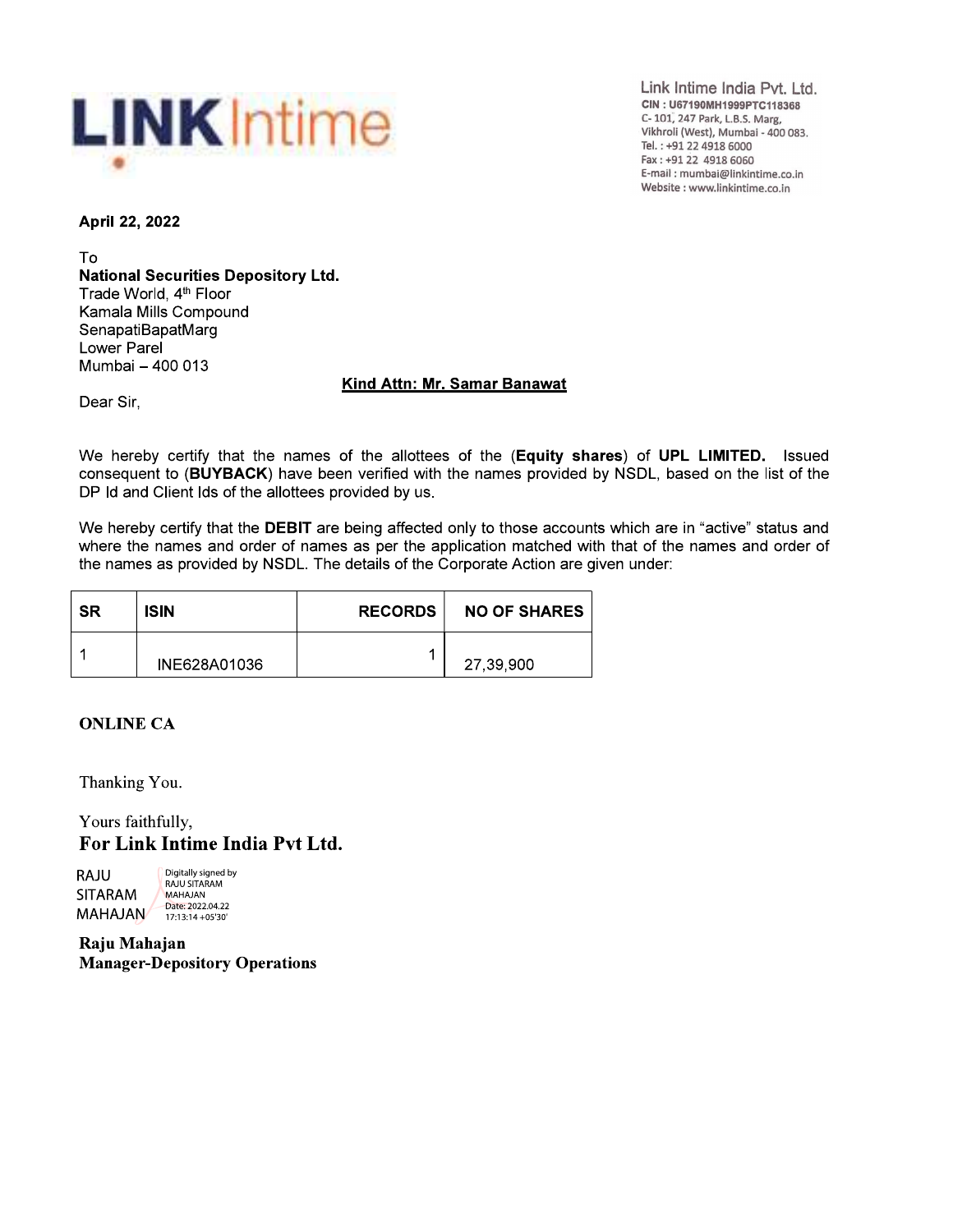# **National Securities Depository Limited**



#### Ref : April 25, 2022 II/CA/COM/24258/2022

Mr. Sandeep Mohan Deshmukh Company Secretary and Compliance Officer Uniphos House C. D. Marg, Madhu Park, 11th Road Khar (West), UPL Limited Mumbai - 400052

#### **Sub : Buy-back (open market purchase)**

Dear Sir,

As per the corporate action(s) executed by your R&T Agent/Registry Division viz; Link Intime India Private Limited, Mumbai , Equity Shares were credited/debited to the account(s) in the NSDL system, details of which are given below :

| ISIN         | <b>ISIN</b> Description      | D/C   | <b>Records</b> | Ouantitv      | <b>Execution Date</b> |
|--------------|------------------------------|-------|----------------|---------------|-----------------------|
| INE628A01036 | UPL LIMITED EQ NEW FV RS.2/- | Debit |                | 2,739,900.000 | 22/Apr/2022           |

You may contact your R&T Agent/ Registry Division for further details in this regard.

Yours faithfully,

**Rakesh Mehta Vice President**